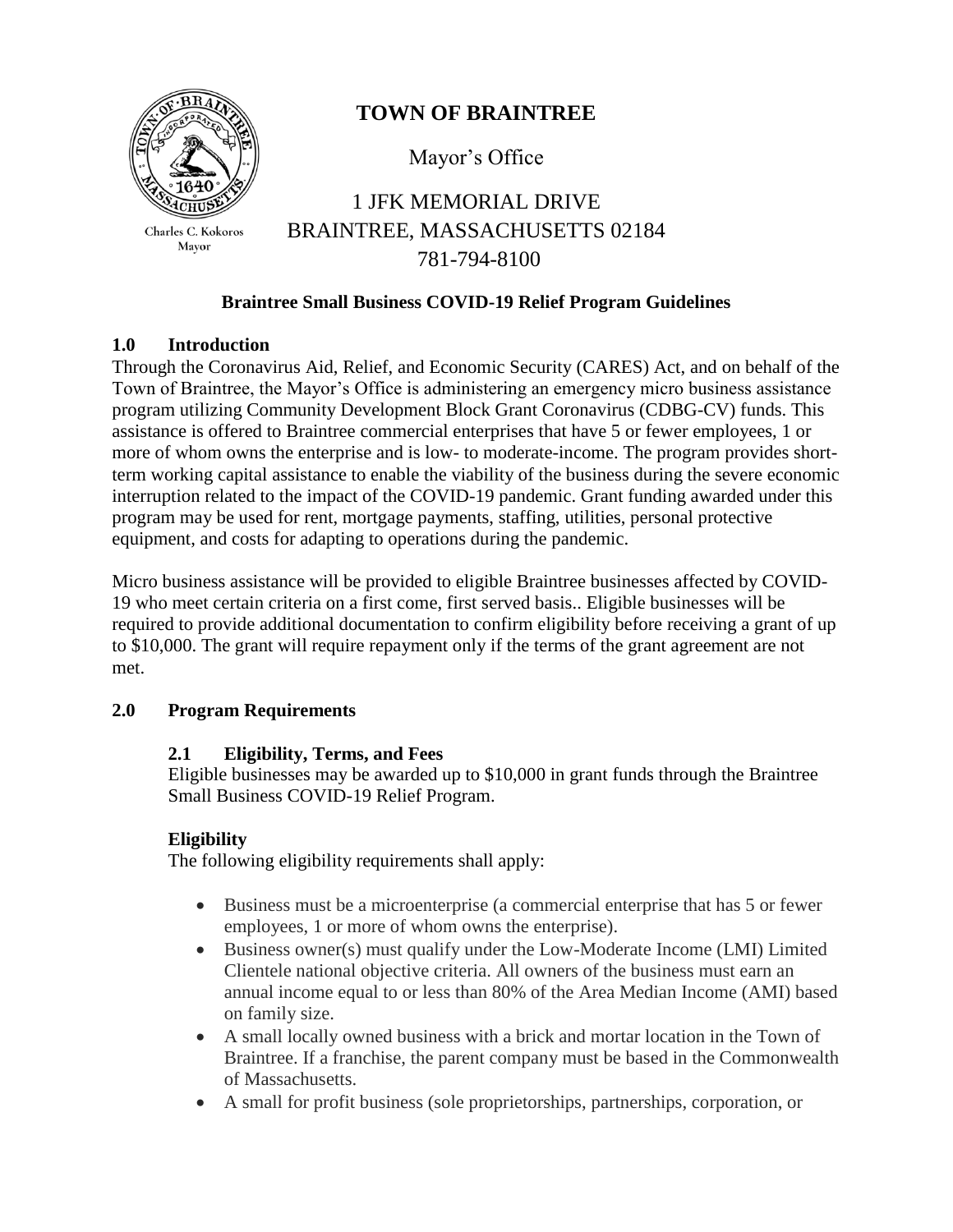LLC)

- A small locally owned business that provides goods or services to multiple clients or customers.
- A small locally owned business must be currently in operation and have been established prior to October 1, 2019, though priority will be given to businesses established prior to January 1, 2019.
- A small locally owned business that can demonstrate at the time of application it is current on all state and local taxes.
- The business must be able to document a loss greater or equal to the amount requested due to COVID-19. Example documentation: Personal or business tax returns, business financial statements, sales, year/year quarter/quarter comparisons
- Not listed as one of the following excluded business types:
	- real estate rentals/sales businesses;
	- businesses owned by persons under age 18;
	- businesses that are chains;
	- liquor stores;
	- weapons/firearms dealers;
	- lobbyists; or
	- cannabis-related businesses.

## **Terms**

The following terms shall apply:

- Applicants must comply with all applicable local, state, and federal laws.
- The maximum request is \$10,000.
- There is no minimum request.
- Failure to comply with the grant agreement will require immediate repayment of the grant amount in full.
- Grant funds will be advanced to the business to then pay for eligible costs, and documentation of what the grant funds paid must be provided to the Town within 30 - 45 days.

## **Fees**

There are no application fees.

## **2.2 Program Service Area**

Grant awards are available to eligible for-profit businesses registered and located within the Town of Braintree. If a franchise, the parent company must be based in the Commonwealth of Massachusetts. The location of the business will be considered the place of business administration and registration address.

## **2.3 Funding Source and Reimbursement**

The Braintree Small Business COVID-19 Relief Program is funded through Community Development Block Grant (CDBG-CV) funds provided by the Massachusetts Department of Housing and Community Development and the U.S. Department of Housing and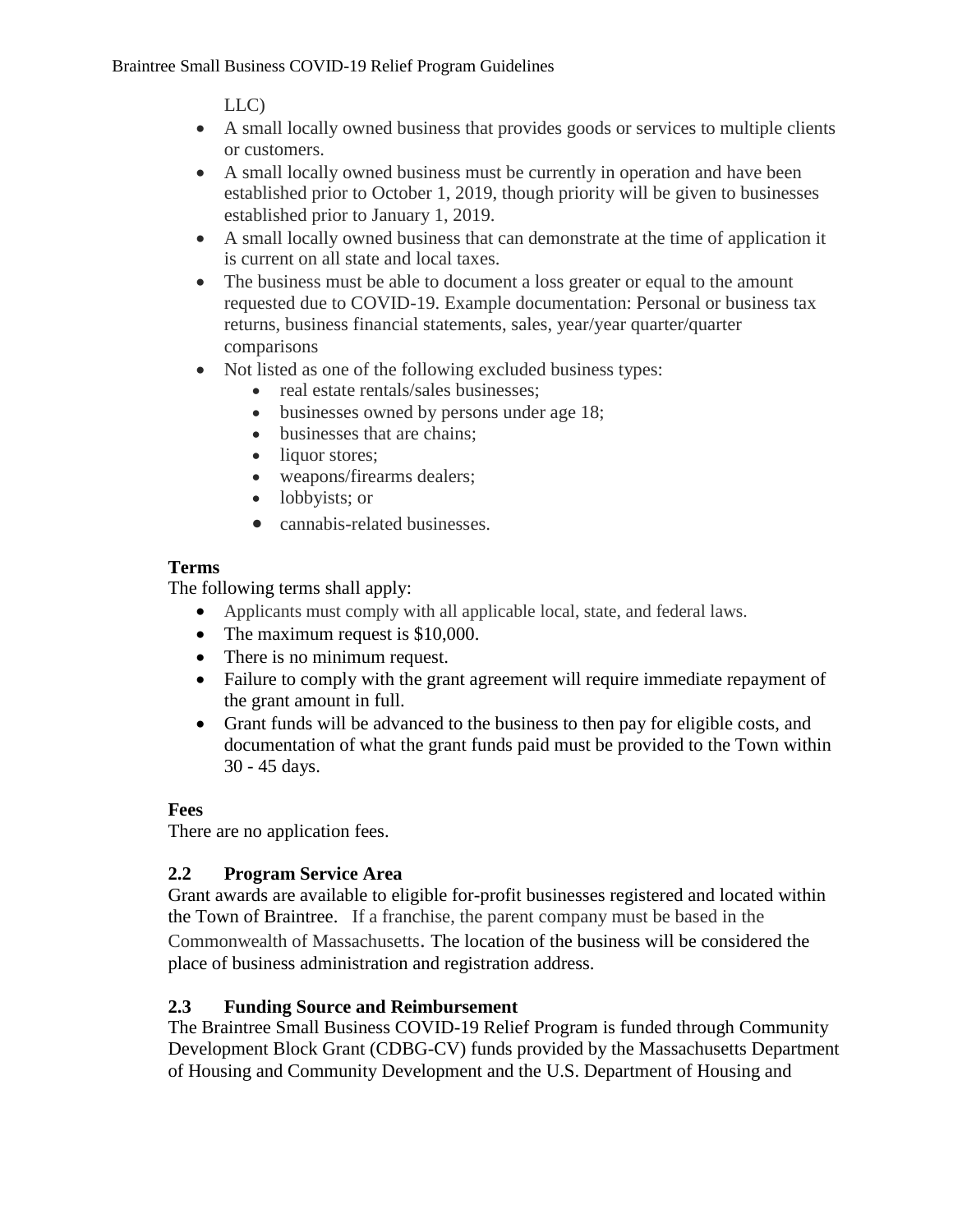Braintree Small Business COVID-19 Relief Program Guidelines

Urban Development (HUD) to the Town of Braintree. As such, these funds have Federal requirements, as described below.

Funds will be disbursed to the applicant for documented eligible expenses.

## **2.4 Eligible Applicants**

The following eligibility requirements are set forth by the CDBG-CV Program for microenterprises:

- For-profit businesses with up to five employees including owner(s) at the time of application;
- The owner(s) must not earn more than 80 percent of the area median income for their household.

#### **2.5 Ineligible Applicants**

The following will be considered ineligible applicants:

- A business that has a physical business location or registration outside of the Town of Braintree.
- Non-profit organizations are not eligible businesses and will not be considered for funding.
- Examples of ineligible businesses include, but are not limited to, the following: cannabis industry, real estate, social clubs, liquor stores, weapons/firearms dealers, internet-only businesses, businesses owned by persons under age 18 and franchisees of national or regional chain businesses.

## **2.6 Eligible Use of Funds**

The Town of Braintree will review the potential uses of funds submitted in the application. Grant funding awarded under this program may be used for rent, mortgage, payments, staffing, utilities, personal protective equipment, and costs for adapting to operations during the pandemic.

## **2.7 Ineligible Use of Funds**

Funds under this Program may not be used to:

- Reimburse expenses paid prior to execution of grant.
- Pay off non-business debt, such as personal credit cards for purchases not associated with the business.
- Purchase personal expenses such as buying a new family car or making repairs to a participant's home.
- Direct financing to political activities or paying off taxes and fines.
- Purchase personal items, or support other businesses in which the borrower may have an interest.
- Construction expenses major equipment purchases, purchase of real property, business expansion or lobbying.
- Grant funds cannot be used to reimburse costs paid by another source. The business will be required to submit a signed Duplication of Benefits Certification for CDBG-CV Funds Form (Appendix A of Final Application)

## **2.8 Applicant Capacity**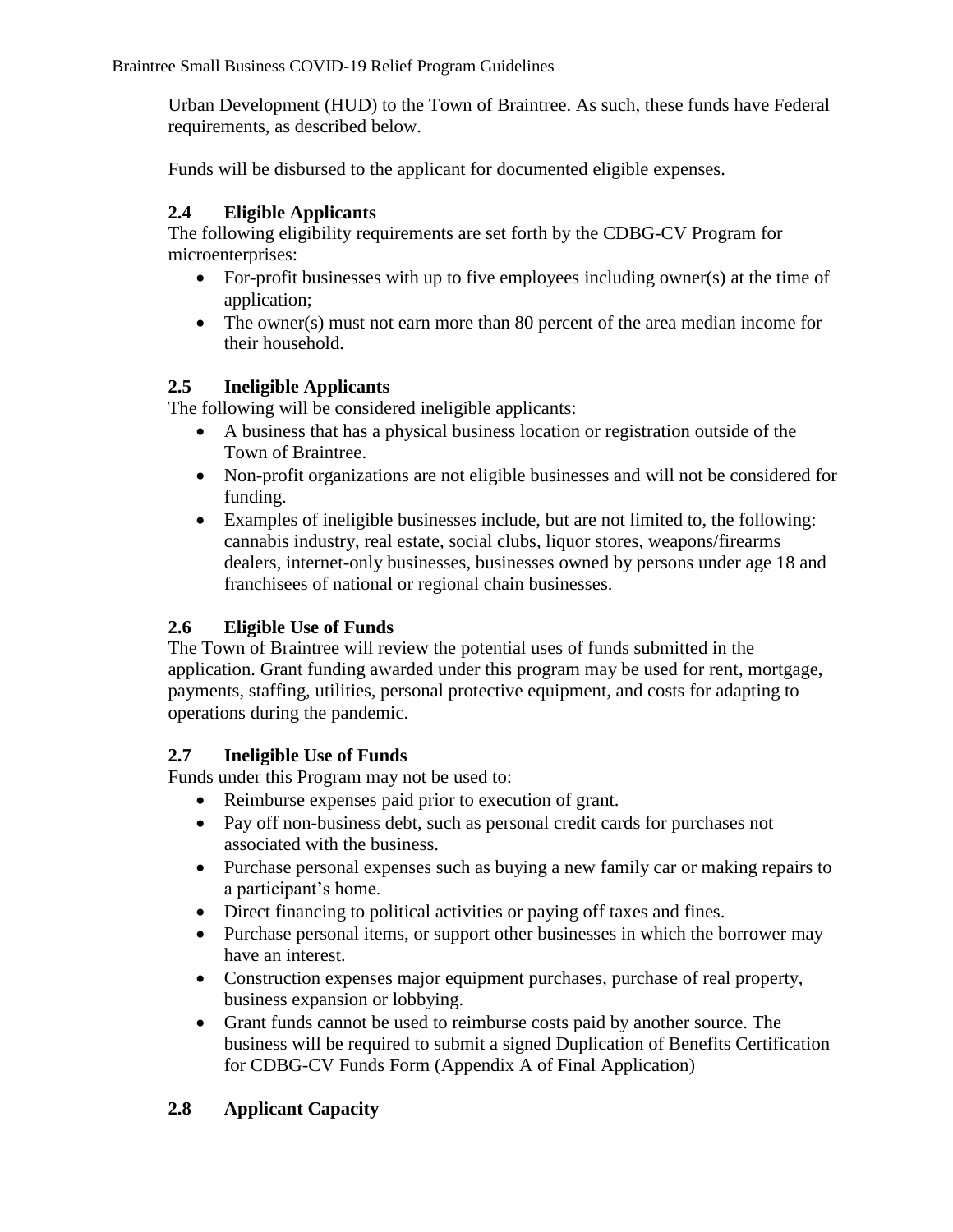The Town must confirm that the business and the applicant(s) possess the capacity to execute the project proposal to be successful with the use CDBG-CV funds. As such, grant applicants for the Braintree Small Business COVID-19 Relief Program are required to demonstrate management capacity and ability to successfully operate a business through their applications. This might include an interview with the business owner.

#### **3.0 Program Details**

#### **3.1 General Requirements**

The business must not have tax liens, unpaid town fines, or unresolved town or state compliance citations. Grant funds cannot be used to reimburse costs paid by another source. The business will be required to submit a signed Duplication of Benefits Certification for CDBG-CV Funds Form (Appendix A of Final Application).

#### **3.2 Other Requirements of HUD Sourced Grants**

Grant applicants must:

- Provide a valid DUNS number.
- Be free of pending litigation or a subject of ongoing monitoring and/or audit findings.

#### **3.3 Program Administration**

The Town will:

- Originate grant funds;
- Market the Braintree Small Business COVID-19 Relief Program and promote the application period;
- Accept and process applications;
- Collect income information and document the number of employees to determine eligibility;
- Collect third party documentation from applicant for income loss to determine eligibility;
- Ensure timely disbursement of funds;
- Maintain agreement documents and fiscal records;
- Administer grants; and
- Ensure compliance with CDBG-CV program guidelines.

## **3.4 Grant Terms and Conditions**

Financial assistance from the program is designed to keep businesses operational and retain jobs. Terms and conditions are determined by material submitted in the application

- Grant the funding is in the form of a grant.
- Allow Town to collect certain income and demographic data from applicants to determine eligibility.
- Allow the Town to collect 3rd party documentation such as financial information that demonstrates income loss to determine eligibility.

## **4.0 Program Operations and Grant Processing**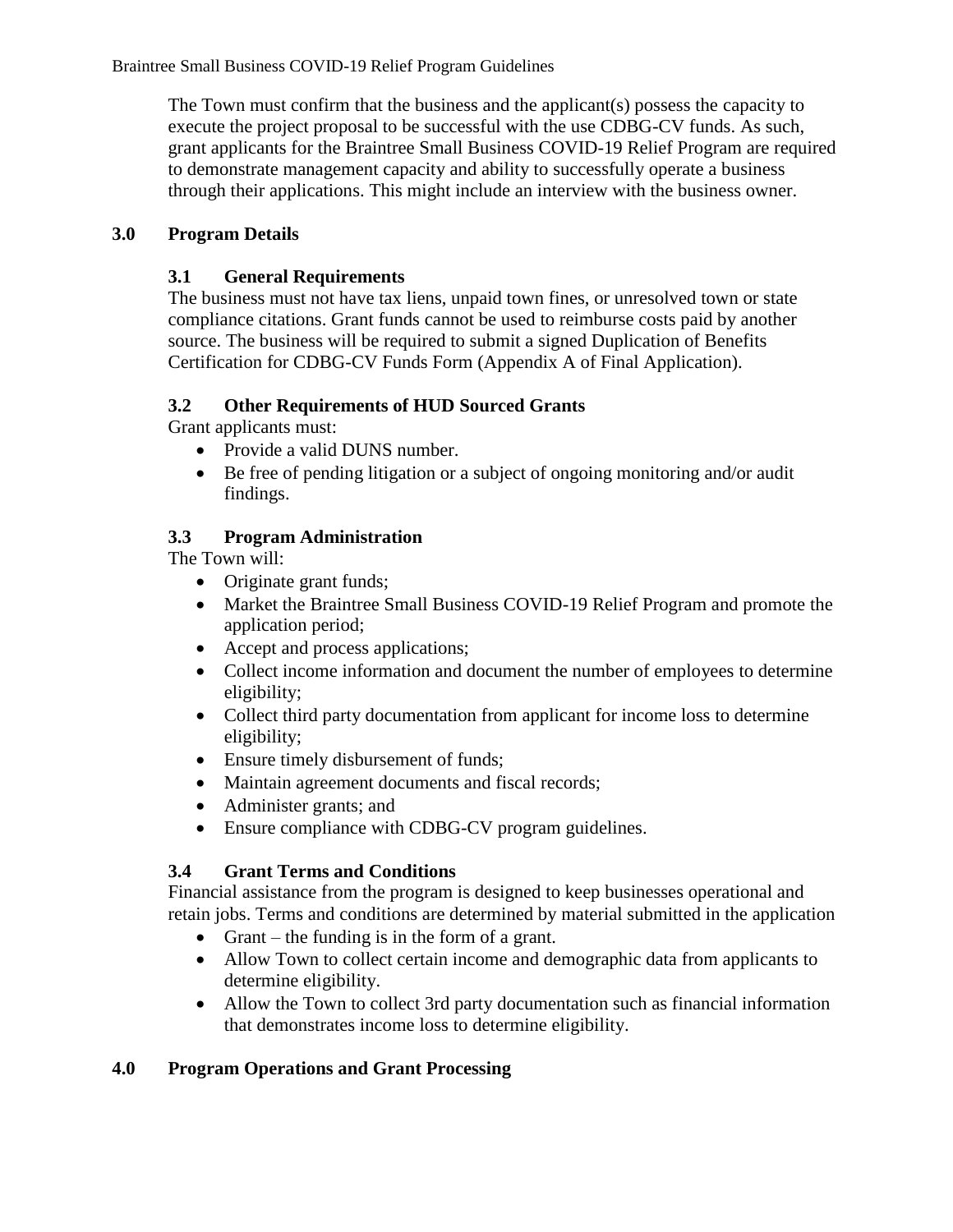Braintree Small Business COVID-19 Relief Program Guidelines

## **4.1 Program Marketing and Outreach**

Program marketing will be conducted by the Town and will affirmatively target microenterprises owned by underrepresented groups. Examples of marketing include social media coverage, town website, press release, notifications to local chamber of commerce, and business networking organizations.

## **4.2 Application Period**

The Town of Braintree will accept applications on a rolling basis. The Town will award and disburse grants based upon eligibility criteria on a first come, first served basis until available funds are exhausted.

## **4.3 Eligibility**

Upon receipt of a business's pre-application, the Mayor's Office will review to determine initial eligibility. Those applications that are found eligible will be notified that they will proceed to the full application. The applications that are found ineligible will be notified as such.

## **4.4 Formal Request for Information**

For each business that eligible for an award, the Mayor's Office staff will request additional information from the applicant. This information may include, but is not limited to:

- Documentation of income of owner(s)'s household;
- Owner(s)'s household 2019 tax return(s);
- Certification of non-duplication of benefits;
- DUNS number:
- Valid business certificate;
- $\bullet$  W-9 Form;
- Documentation of business's gross reported income in 2019 and for the first quarter of 2020;
- Documentation of business's lost monthly income since March 10, 2020;
- Projected income for next 30 days;
- Documentation of number of employees;
- Monthly business expenses;
- Credit report; and
- Lease or mortgage obligations.
- Documentation of business loss due to COVID

Due to the limited amount of funding available for this program, the Town reserves the right to award grantees funding in a lesser amount than requested in order to provide grants to a larger number of our local businesses.

## **4.5 Future Application Rounds**

In the future, if additional funds become available, the same steps to operate this program will be followed.

## **4.6 Equal Opportunity Compliance**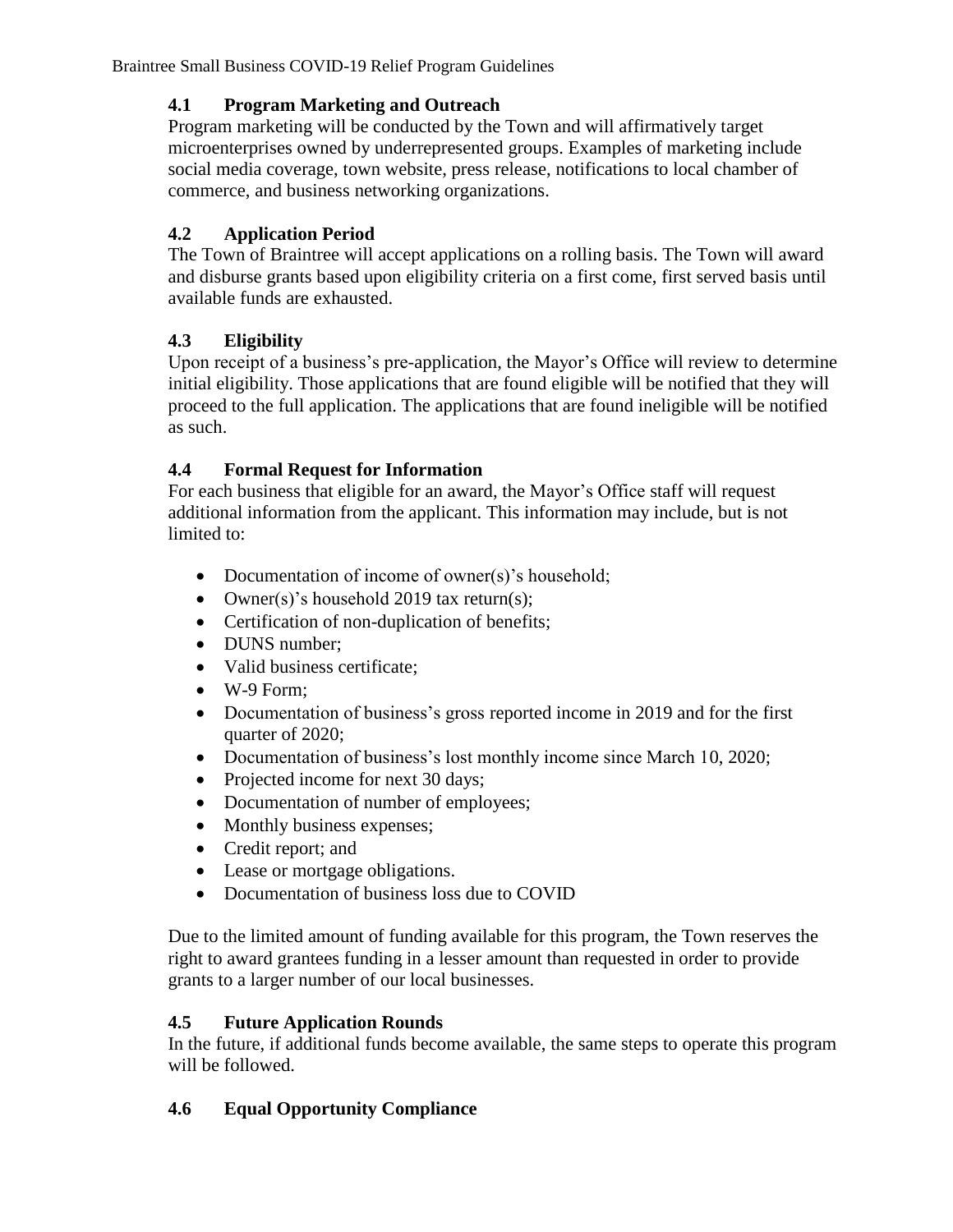The Braintree Small Business COVID-19 Relief Program will be implemented in ways consistent with the Town's commitment to State and Federal equal opportunity laws. No person or business shall be excluded from participation in, denied the benefit of, or be subjected to discrimination under any program or activity funded in whole or in part with CDBG-CV program funds on the basis of their race, creed, color, religion, national origin, sex, sexual orientation, gender identity, age, or physical/mental disability, or other arbitrary cause.

## **4.7 Applicant Confidentiality**

All personal and business financial information will be kept confidential to the extent permitted by law.

## **4.8 Dispute Resolution/ Appeals Procedure**

Applicants whose applications are not selected or not deemed eligible have the right to appeal the decision of the Town, limited to procedural errors in the selection process. In the event that no such procedural errors are found to have occurred, the decision of the Town shall be final. An aggrieved applicant may, within seven (7) business days after the selection of prospective eligible projects, appeal in writing to the Mayor's Office or their designee. The appeal must state all facts and arguments upon which the appeal is based. The Mayor, or the appointed Designee, will review the content of the Braintree Small Business COVID-19 Relief Program Guidelines, the applicant's application, and the facts which form the basis for the appeal. The Mayor, or the appointed Designee, will render a written decision within thirty (30) business days of the receipt of the appeal.

## **4.9 Grant Closing Process**

Upon successful completion of application process, Town staff will prepare for the grant execution by preparing the grant document. Funds can be advanced to business, who must provide documentation of what the funds were used for with 30 - 45 days.